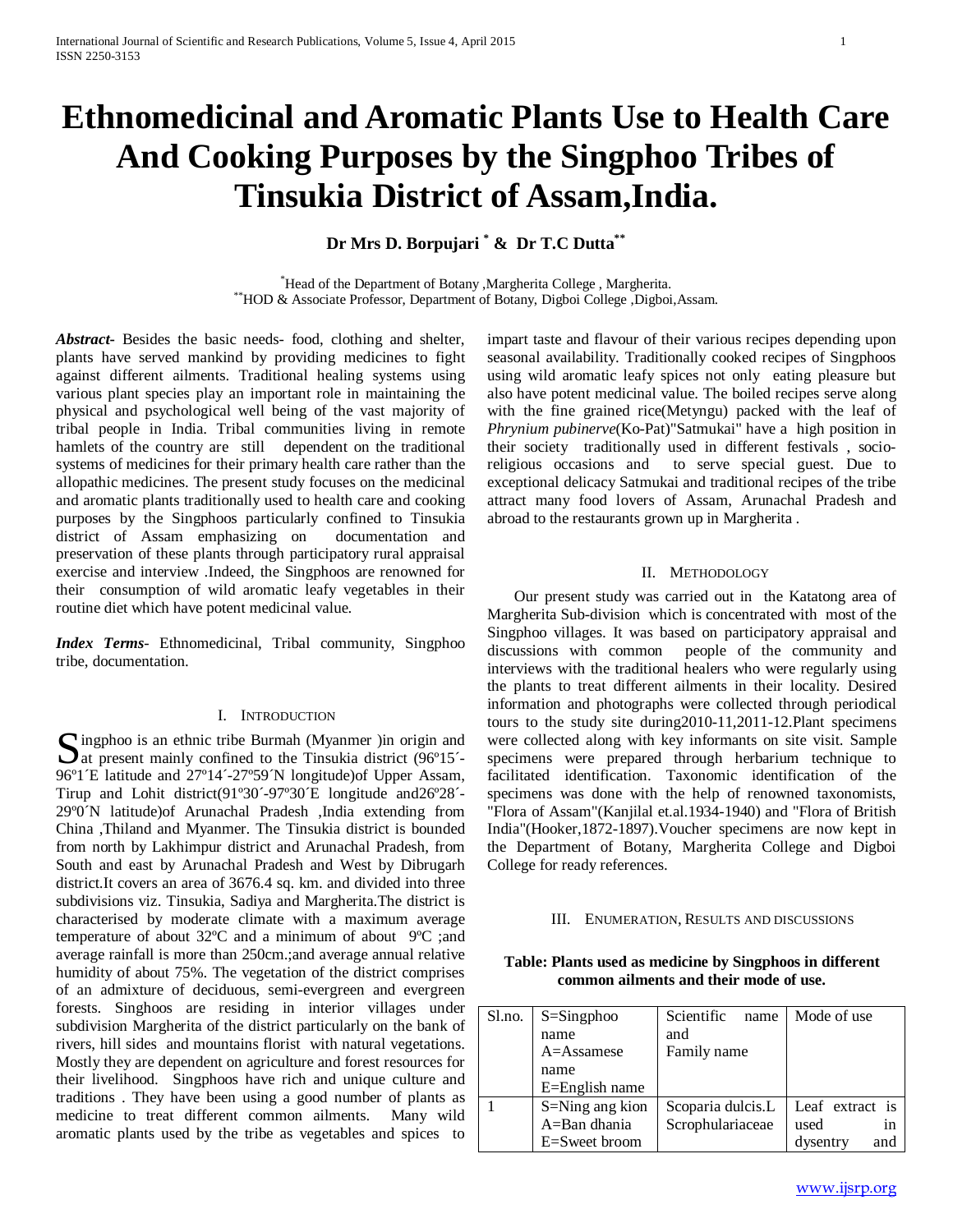|                |                          |                   | stomach             |                 |                   |                   | jaundice.                     |
|----------------|--------------------------|-------------------|---------------------|-----------------|-------------------|-------------------|-------------------------------|
|                |                          |                   | disorder.           | 16              | S=Sumbung         | Alternanthera     | Leaves are used               |
| $\overline{2}$ | S=Um bung jhu            | Grewia elastica.  | Root extract is     |                 | pang              | sessilis          | in indigestion.               |
|                | A=Kukur hita             | Tiliaceae         | used<br>to<br>treat |                 | A=Matikanduri     | Amaranthaceae     |                               |
|                | E=Dhaman                 |                   | tuberculosis.       |                 | E=Racaba          |                   |                               |
| 3              | S=Fam shi                | Euphorbia         | Fresh leaf latex    | 17              | S=Salaw pa        | Amaranthus        | Whole<br>plant                |
|                | $A = S$ iju              | nerifolia.L       | rubbed<br>is<br>on  |                 | A=Hati khutara    | spinosus          | extract is used               |
|                | E=Common                 | Euphorbiaceae     | finger swelling.    |                 | E=Amaranthus      | Amaranthaceae     | in<br>liver                   |
|                | milk hedge               |                   |                     |                 |                   |                   | disorder.                     |
| $\overline{4}$ | S=Jong gu san            | Lygodium          | Leaf juice<br>is    | 18              | S=Giyaq ban       | Mimosa pudica     | Plants boiled in              |
|                | A=Kapow                  | pulmatum.L        | used<br>in          |                 | A=Nilaji ban      | Mimosaceae        | water and used                |
|                | Dhekia                   | Lygodiaceae       | asthama.            |                 | E=Touch me not    |                   | to wash mouth                 |
|                | E=Lygodium               |                   |                     |                 | plant             |                   | get<br>relief<br>to           |
| $\sqrt{5}$     | S=Kung mon               | Croton joufra     | Root extract is     |                 |                   |                   | from                          |
|                | A=Mahudi                 | Euphorbiaceae     | used<br>by<br>the   |                 |                   |                   | toothache.                    |
|                | $E=$                     |                   | female<br>after     | 19              | S=Maksaram lap    | Adhatoda vasica   | Leaf extract is               |
|                |                          |                   | child birth.        |                 | A=Tita bahak      | Acanthaceae       | use<br>to<br>treat            |
| 6              | S=La phoot               | Morinda           | Root extract is     |                 | E=Malabar nut     |                   | cough<br>and                  |
|                | A=Aachu gash             | angustifolia.L    | used<br>by<br>the   |                 |                   |                   | asthma                        |
|                | $E=$                     | Rubiaceae         | after<br>woman      | 20              | S=Khira lap       | Polygonum         | $\overline{Y}$ oung<br>shoots |
|                |                          |                   | child birth/        |                 | A=Madhusoleng     | microcephalum     | are used to treat             |
|                |                          |                   |                     |                 | $E=$              | Polygonaceae      | rheumatism,                   |
| $\overline{7}$ | S=Na matap               | Impatiens         | Leaf<br>is<br>pest  |                 |                   |                   | arthritis, gout,              |
|                | A=Damdeoka               | glandulifera      | used<br>to treat    |                 |                   |                   | kideny stone                  |
|                | E=Garden                 | Royle             | skin diseases.      | $\overline{21}$ | S=Banjiikhun      | Mentha<br>spicata | Young shoots                  |
|                | balsam                   | Balsaminaceae     |                     |                 | A=Pahari padina   | Linn              | are used in gas,              |
| $\overline{8}$ | $S=U$ impic              | Spilenthus        | Whole plant is      |                 | E=Pepper mint     | Lamiaceae         | acidity,                      |
|                | A=Suhani ban             | acmella           | used in tooth       |                 |                   |                   | indigestion.                  |
|                | $E=$                     | Asteraceae        | ache,<br>throat     | 22              | S=Hpung<br>yang   | Lasia spinosa     | Fresh leaf juice              |
|                |                          |                   | disease<br>and      |                 | nazu              | Araceae           | used<br>with<br>is            |
|                |                          |                   | cancer.             |                 | A=Sangmora        |                   | in<br>peper                   |
| 9              | S=Ka khan                | Sida cordifolia.L | Whole plant is      |                 | $E=$              |                   | dysentery                     |
|                | A=Somborial              | Malvaceae         | used in back        | 23              | S=Mangah<br>pun   | Psidium guwava    | is<br>Bark juice              |
|                | E=Bala                   |                   | pain,               |                 | nah peq           | Myrtaceae         | used<br>in                    |
| 10             | S=Shi kang               | Solanum           | Fruit is used in    |                 | A=Madhurium       |                   | dysentery.                    |
|                | A=Katahi                 | indicum.L         | tooth ache.         |                 | E=Guwava          |                   |                               |
|                | bangana                  | Solanaceae        |                     | 24              | S=Bau lap         | Piper betel       | Leaf juice<br>is              |
|                | E=Poison berry           |                   |                     |                 | $A = Pan$         | Piperaceae        | used with clove               |
| 11             | $\overline{S}$ =Khamoupa | Clerodendron      | Tander leaves       |                 | $E = Beta$ leaf   |                   | in cough,                     |
|                | A=Naphafu                | coleobrookianum   | are used in high    |                 |                   |                   | asthma                        |
|                | $E=$                     | Verbinaceae       | blood pressure      | 25              | $S =$ Singkae lap | Houttuynia        | Whole plant is                |
| 12             | S=Inga fun sun           | Kaempferia        | Root tubers are     |                 | A=Masandari       | cordata Thumb     | used<br>in                    |
|                | A=Gathion                | rotunda           | boiled<br>and       |                 | E=Musanda         | Piperaceae        | dysentery,                    |
|                | E=Indian crocus          | Zingiberaceae     | grind and eat       |                 |                   |                   | indigestion,                  |
|                |                          |                   | with boiled rice    |                 |                   |                   | measles,                      |
|                |                          |                   | stomach<br>in       |                 |                   |                   | stomach                       |
|                |                          |                   | trouble.            |                 |                   |                   | trouble.                      |
| 13             | S=Mun ga                 | Moringa oleifera  | Leaf extract is     | 26              | S = Matung ban    | Ocimum            | Leaf juice<br>is              |
|                | A=Sajina                 | Moringaceae       | used in high        |                 | A=Ban tulashi     | gratissimum Linn  | used<br>in                    |
|                | E=Drum stick             |                   | blood pressure,     |                 | E=Bacilicum       | Lamiaceae         | indigestion,                  |
| 14             | S=Ting kang kag          | Leucas aspera     | Leaf extract is     |                 |                   |                   | coughs.                       |
|                | A=Doron                  | Lamiaceae         | used in allergy.    | 27              | S=Yangma          | Cynodon           | Leaf juice<br>i <sub>s</sub>  |
|                | E=Leucas                 |                   |                     |                 | chingdu           | dactylon          | use<br>to<br>treat            |
| 15             | S=Maga making            | Erythrina stricta | leaf<br>Tender      |                 | A=Dubari bon      | Poaceae           | sinus trouble.                |
|                | A=Modar                  | Papilionaceae     | juice is used in    |                 | $E = Grass$       |                   |                               |
|                | E=Murica                 |                   | asthma<br>and       | 28              | S=Hom lap         | Lawsonia inermis  | Leaf extract is               |
|                |                          |                   | bark juice is       |                 | A=Jetuka          | Lythraceae        | use in various                |
|                |                          |                   | used<br>in          |                 | E=Mahendi         |                   | skin diseases.                |